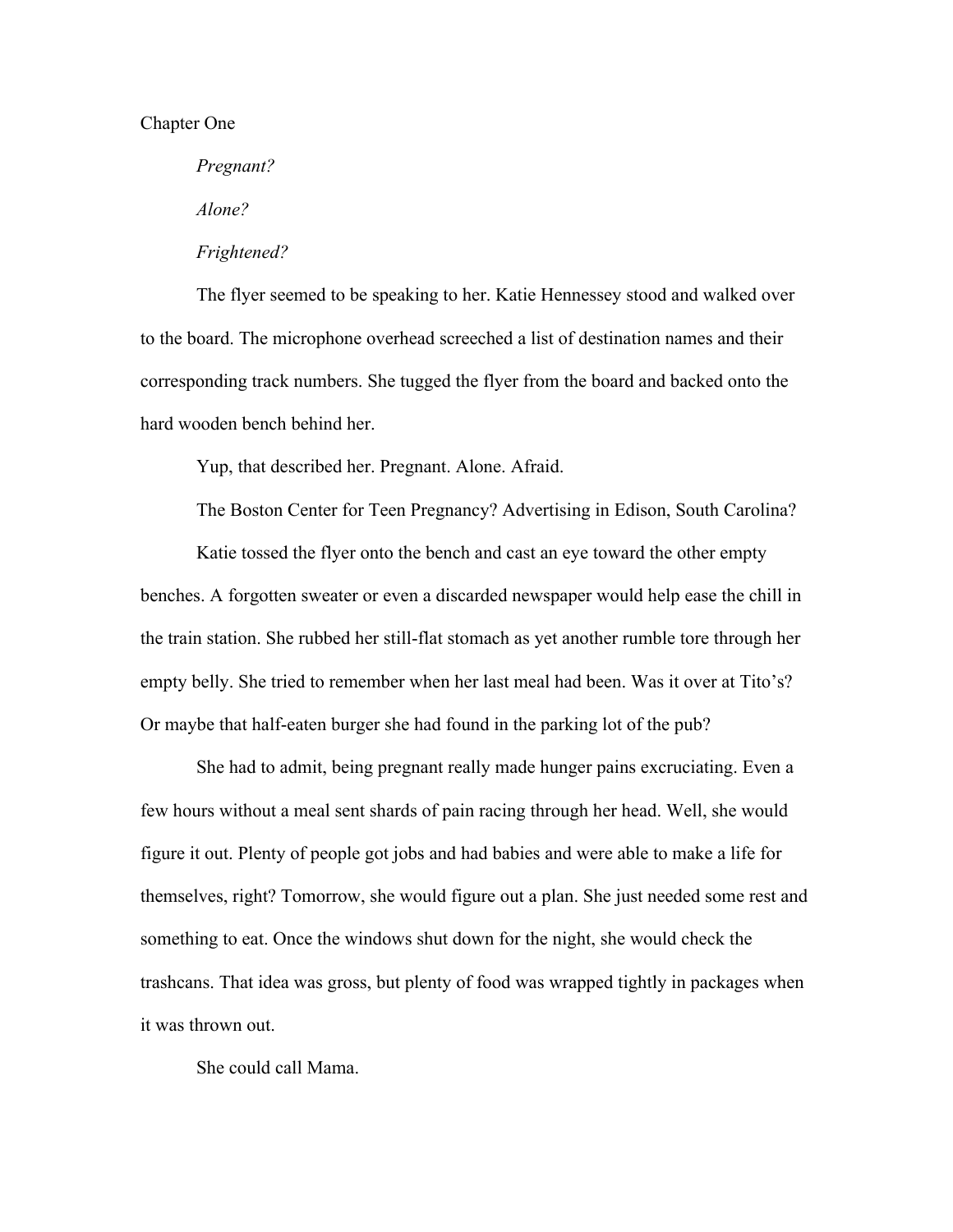Or not.

Mama had made it clear, very clear, that she was no longer welcome in her house. The two-hour rant that Katie had endured before she was thrown from her mother's trailer had been torturous. *My fifteen-year-old daughter, pregnant? Didn't I raise you better than that?* Cigarette after cigarette had been stubbed out in the overflowing cereal bowl as her mother screamed at her, hissed her disappointment, called her a whore and a slut.

She had no other relatives, only Mama. Her mother's reputation in the Carson Springs Mobile Home Park was a little too tenuous to allow her to admit that her fifteenyear-old daughter had gotten knocked up. What would the ladies down at the community center think?

Katie had almost been glad to slink away from the house. Her backpack held a few changes of clothes and the meager couple of dollars she'd had hidden in her room. She had forgotten to pack a hairbrush, but thankfully she had enough toothpaste to get through another couple of days. The past month had been a nightmare: sleeping on friends' couches and curling up on friends' basement floors during the day while their parents were at work. The novelty had worn off as the days stretched into weeks. A night or two was all well and good, but none of them could hide her forever, and there was a limit to how much food anyone could sneak out before parents started to notice. None of her friends were rich, after all. And of course, none were pregnant.

Katie had struck out looking for work, but she was only fifteen, after all and jobs were scarce.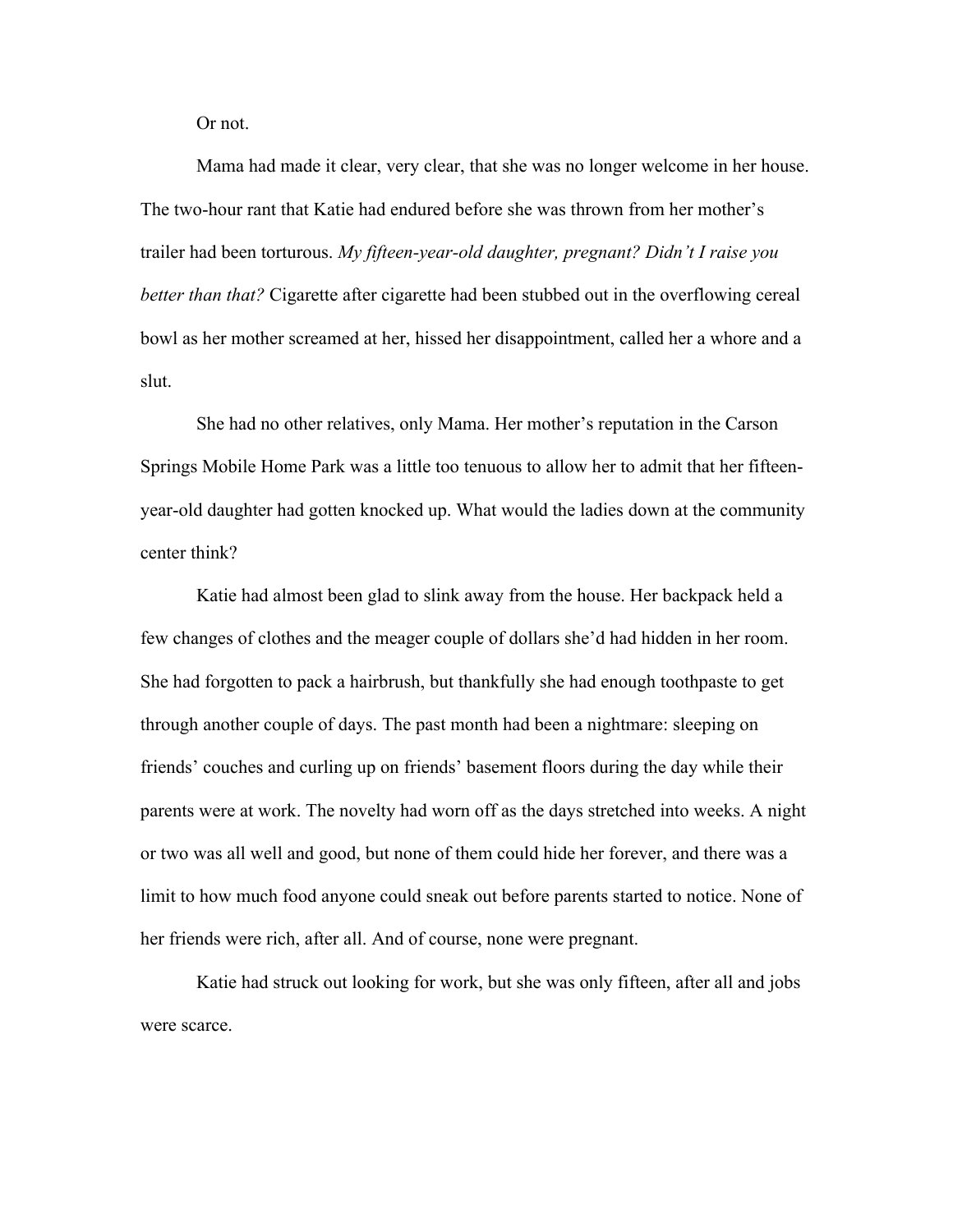Katie glanced down at the flyer clutched in her fingers. Her hands shook, and a few tears threatened to slip out. She wiped her nose, hoping against hope that she had not just smeared her face even worse than she was sure it already was.

Boston Center for Teen Pregnancy.

Would they help her here in South Carolina?

The slam of the wooden windows in the train station closing one at a time made her jump. Eight o'clock. And eight o'clock in Boston. Too late to call?

Katie pressed her sleeve to her nose again when snot threatened to spill onto her lip. She lifted the flyer again and reread it, hoping to find something there to prompt her to either make the call or abandon the idea. She could wait until tomorrow. If she just got some rest, she could think about it.

She huddled in the oversized woolen coat and tugged it closer around her shoulders. She was so glad she had grabbed it on her way out the door. Her mother wouldn't even miss it. It was not like it was hers; it had belonged to one of the last boyfriends. Bill? Bob? Whatever his name was didn't matter—he was just another of the temporary men passing through the house.

The 800 number along the bottom of the page teased her. *No charge*.

*Things will look better in the morning, after some rest*, she assured herself. She hadn't slept in days. If she could find a safe place here in the train station, she would at least be warm, and she could think in the morning.

She glanced up at the clock. 8:10 p.m. It was still early. She would have to wait until after the last window closed to find a place to sleep. They didn't let you sleep in the train station. After hours, though, people slipped in and found dark corners to sleep in or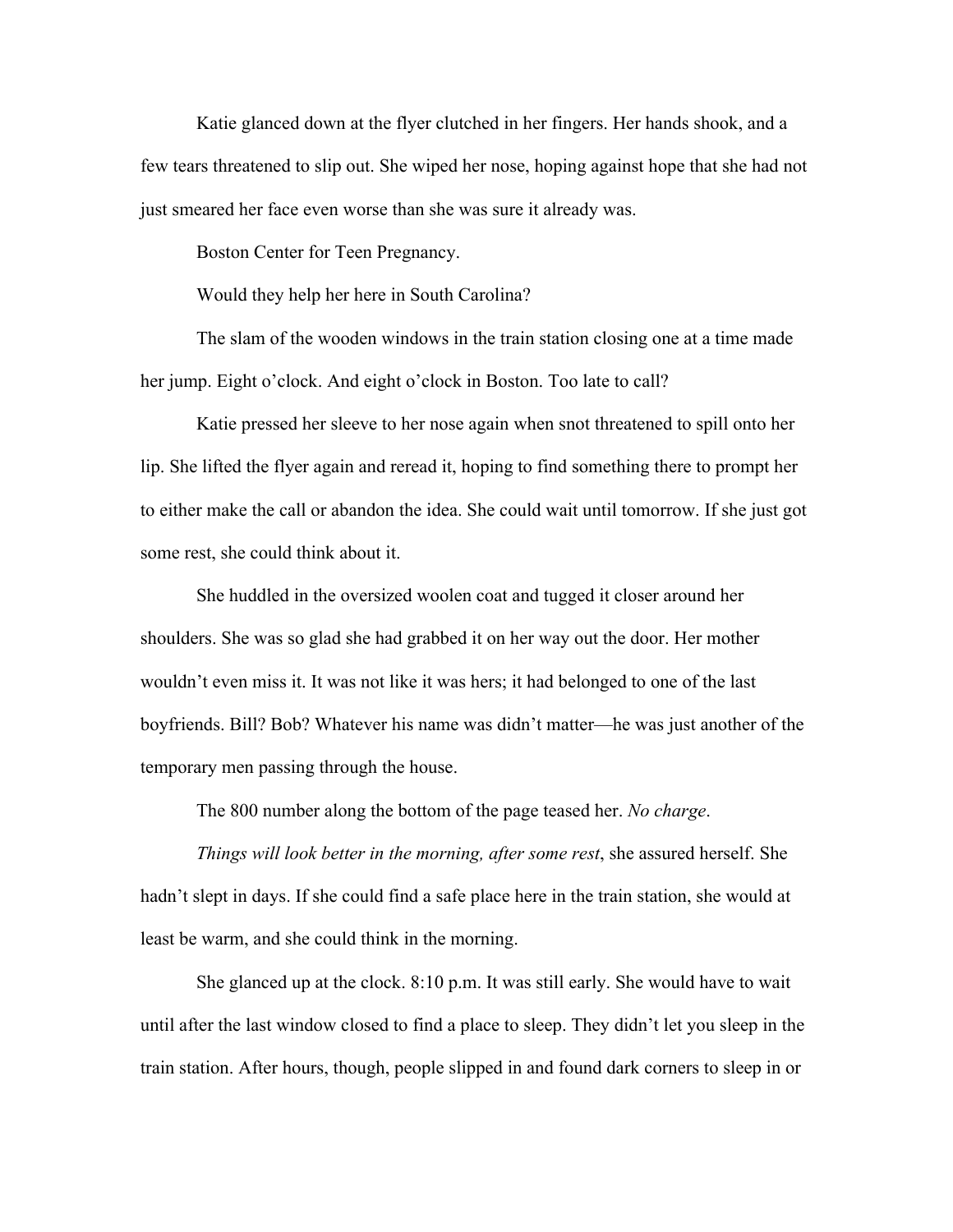do whatever. The groans and the occasional scream scared her half to death. Last night she had finally fallen into a deep sleep, but a rough and dirty hand had shaken her awake, searching her clothes for God knows what. She had leaped up and run from the place before she discovered what the dirt-encrusted old bum wanted.

The phone booth beckoned. Katie ran a hand along her belly one more time. This baby was the reason for all of her problems, but she could not bring herself to harm it. That just wasn't her.

She continued the argument, back and forth, rising slowly from the bench. The world around her swam for a moment. She put a hand on the bench to steady herself. She caught the ticket seller watching her, a look of half dread and half disgust on her young, pretty face. When Katie glanced her way, she turned away and quickly began attending to some important task.

Katie clenched the flyer in her hands and realized that her stomach was rocking with fear. *What if someone answers? What if they want money?* 

She made it to the phone booth and closed the wooden door behind her, placing the flyer on the small shelf beside the phone.

## *What if no one answers?*

She bit her lip as she lifted the receiver and reached for the keypad. The dirt around her fingernails disgusted her. Even after the sponge baths she tried to take in public rest rooms, they would not come clean.

 $1 - 8 - 0 - 0 - 9 - 7 - 3$  ...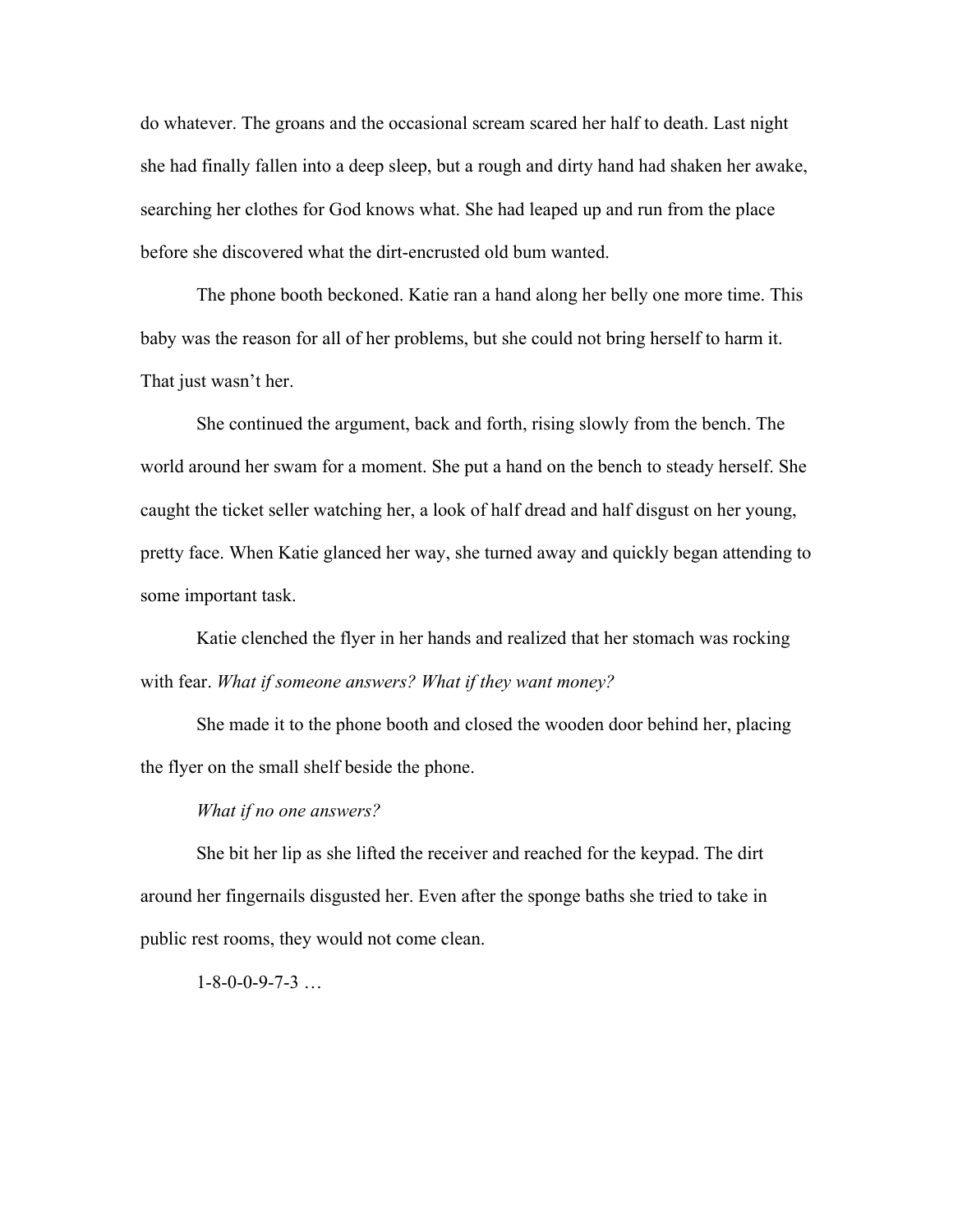*Deep breath. Deep breath,* she urged herself. She would probably only get a recording. She wiped her eyes and once again lifted the flyer into the light to see the remainder of the numbers. *Is that a three or an eight?*

*Ring.* 

A breath exploded out of her lungs.

*Ring*.

*Recording, right?* She would get a recording, and she would listen, and then she would decide if she wanted to—

"Hello, Boston Center for Teen Pregnancy. May I help you?" The woman's voice was warm and kind.

"Uhm."

"Hello?"

"Hi, this is Katie."

"Hi, Katie. How are you tonight?"

"I … uhm …" Katie began to shake. "I am okay."

"Katie? I am sorry, but I am having trouble hearing you."

Katie felt a sob escape. She tried once again to speak. "I'm scared."

"Katie, we are here for you. I know you are frightened, but we can help."

"But I am in South Carolina." Katie wailed into the phone, all pretense of selfcontrol slipping as a bubble escaped her lips, her face now awash with fresh tears.

"Well, that is quite all right. We can help you there too." The woman's voice was so nice that Katie cried even harder. "Katie, I am going to have to get some information from you, and then we can arrange to get you some help, all right?"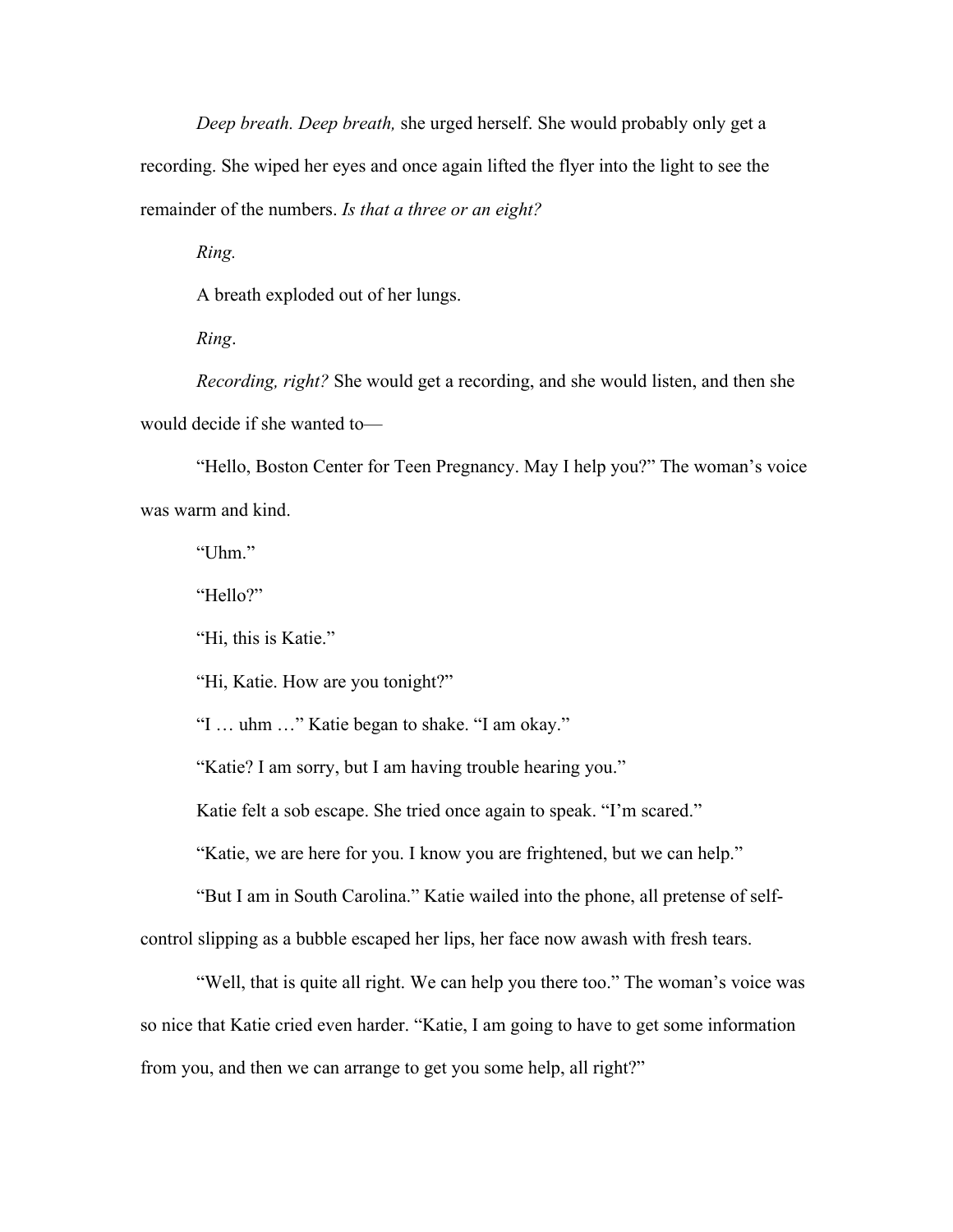Katie nodded. It didn't even register that the woman could not see her. "'Kay."

The woman's questions began, and Katie answered them all, her breath coming in short gasps. As they spoke, her sobs began to abate, and her words were clearer.

Yes, she was pregnant. She was fifteen and in South Carolina. No, she had not run away; she had been thrown out of the house by her mother. She had no siblings. She had no father. No other family that even knew she was alive.

Katie felt her tears drying. She used her sleeve to clean her face the best she could as the questions began to wind down. The woman had put her on hold, said she was checking to see how they could get her to Boston as quickly as possible.

"Katie?" Another woman's voice came on the line. This voice was not as kind and warm, more clipped and professional. Katie froze, senses on full alert.

"Yes?"

"Katie, my name is Victoria Ristucci. I am an attorney here in Boston. I run the Boston Center for Teen Pregnancy."

"Hi."

"You have done a wonderful thing by calling us, do you know that?"

"Uhm, okay." Tension coursed through her. *Who is this woman? Is she in charge? Am I in trouble?*

"Katie, the first step in caring for your baby is to put your own needs aside and make sure that you are doing everything you can to ensure that baby is as healthy as possible."

"Uh huh."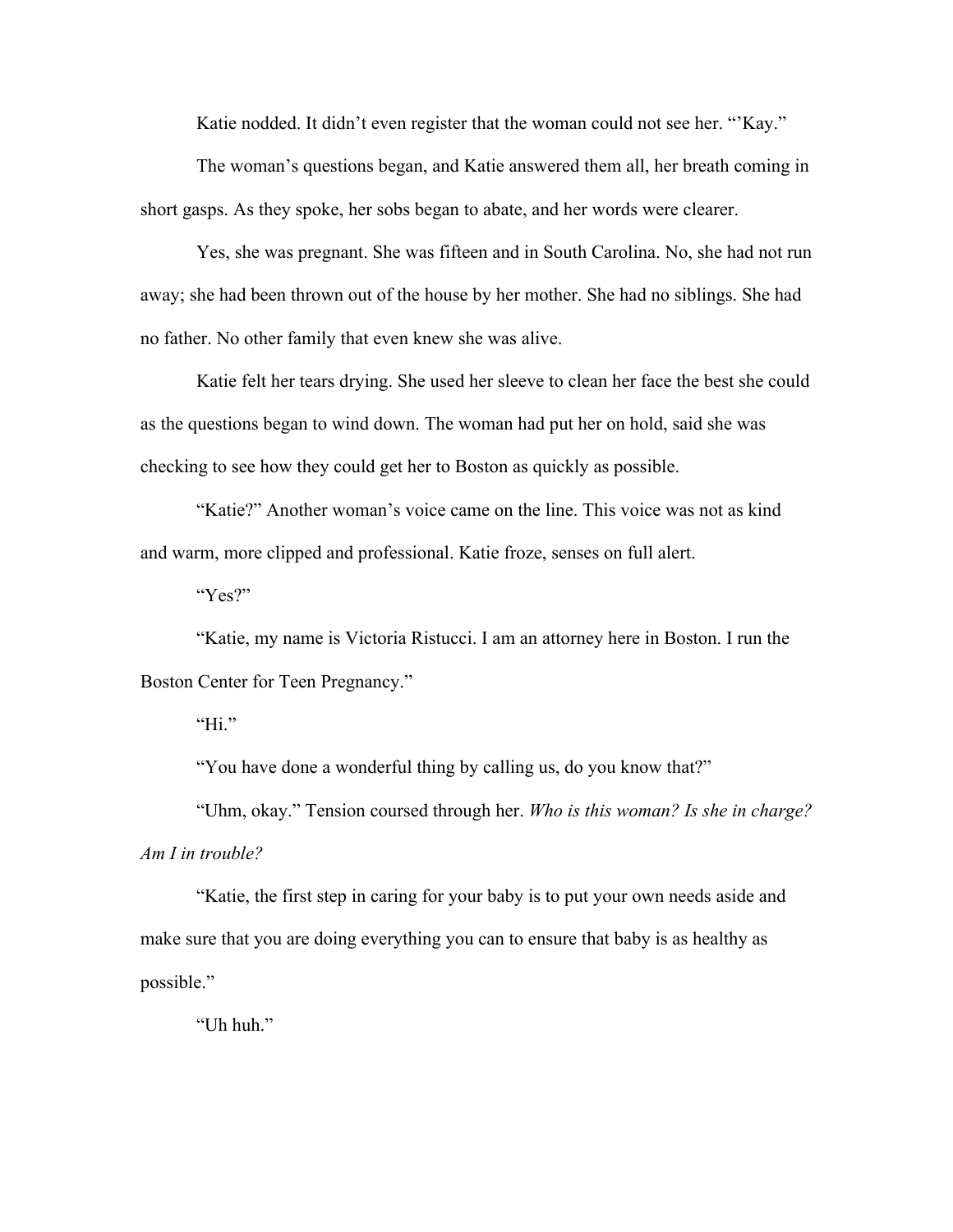"When you get to our home, you will have your own room, plenty of food, and medical care. I promise you that you will be well cared for."

"How much does it cost?" Katie croaked out.

The woman laughed softly. "Cost? Nothing. We are a nonprofit center designed to take care of those who cannot take care of themselves. You are fifteen and homeless, am I right?"

"Well—"

"At fifteen, you cannot get a job yet."

"Uhm …"

"Katie, when was the last time you ate something?"

Tears began to tickle her eyes again, and she looked down at her dirty sneakers. "I dunno."

"I am here to help you."

Katie wished the other woman would get back on the line.

"Jean tells me you are at the train station outside of Edison, South Carolina?"

"Yes," Katie mumbled.

"All right. Katie, we have a ticket for you on the train heading out of Edison

tonight. It will take you to New York. I will have someone meet you in New York."

Katie felt fear grip her belly again. "Tonight?"

The woman laughed. "Did you have other plans?"

"No."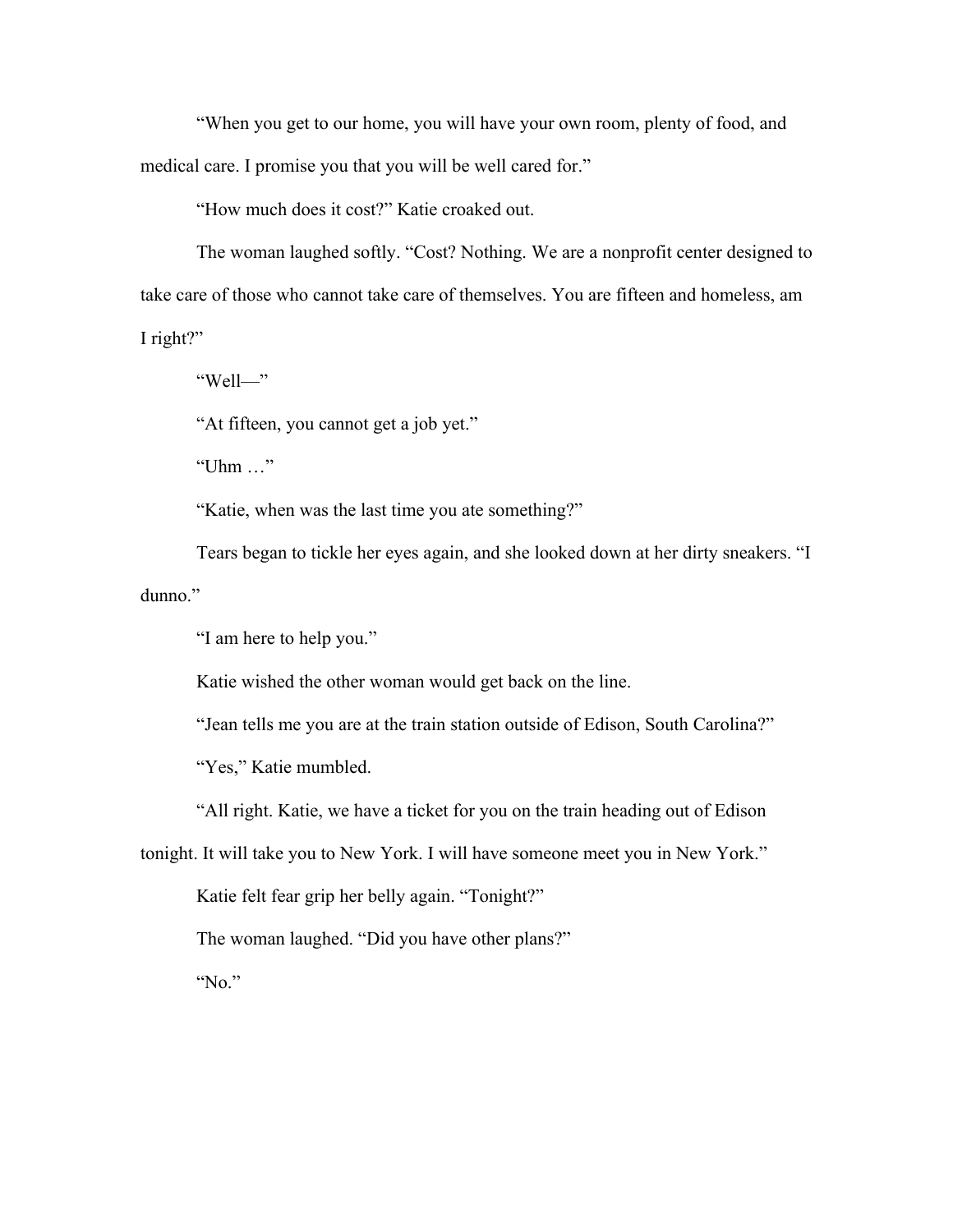"Katie, get on the train. They have warm seats. You can get some rest. When we meet you in New York, we will get you a hot meal and take you to our center. I promise you, Katie, you won't regret it."

"Okay."

"Katie, I will stay on the phone. Go over to the ticket window and get your ticket. Jean has made the arrangements. Go get your ticket and come back and tell me you have it."

Katie let the receiver hang from its cord and opened the phone booth door. The last window was still open. She watched the flash of the woman's hands as she stacked and sorted ticket stubs. Katie approached the window and glanced in at the woman.

"May I help you?"

"Uhm, yes. Do you have a ticket here for Katie Hennessey?"

The woman nodded and handed it to her. "They just called in. This is your ticket. It includes a meal from the food car. The train leaves at 10:40 from track eleven. The food car closes at midnight, so if you plan on eating, grab something before they close."

"Thanks."

Katie grabbed the ticket and the card and ran back to the phone booth. Her heart was racing, and she was slightly breathless when she picked up the receiver.

"Hello?"

"Yes, Katie, I am here like I promised you I would be." Victoria's voice no longer sounded cold and professional; now she was familiar. A friend. "Did you get the ticket?" "I have it."

"Will you be all right getting on the train? Katie, do you have a pen?"